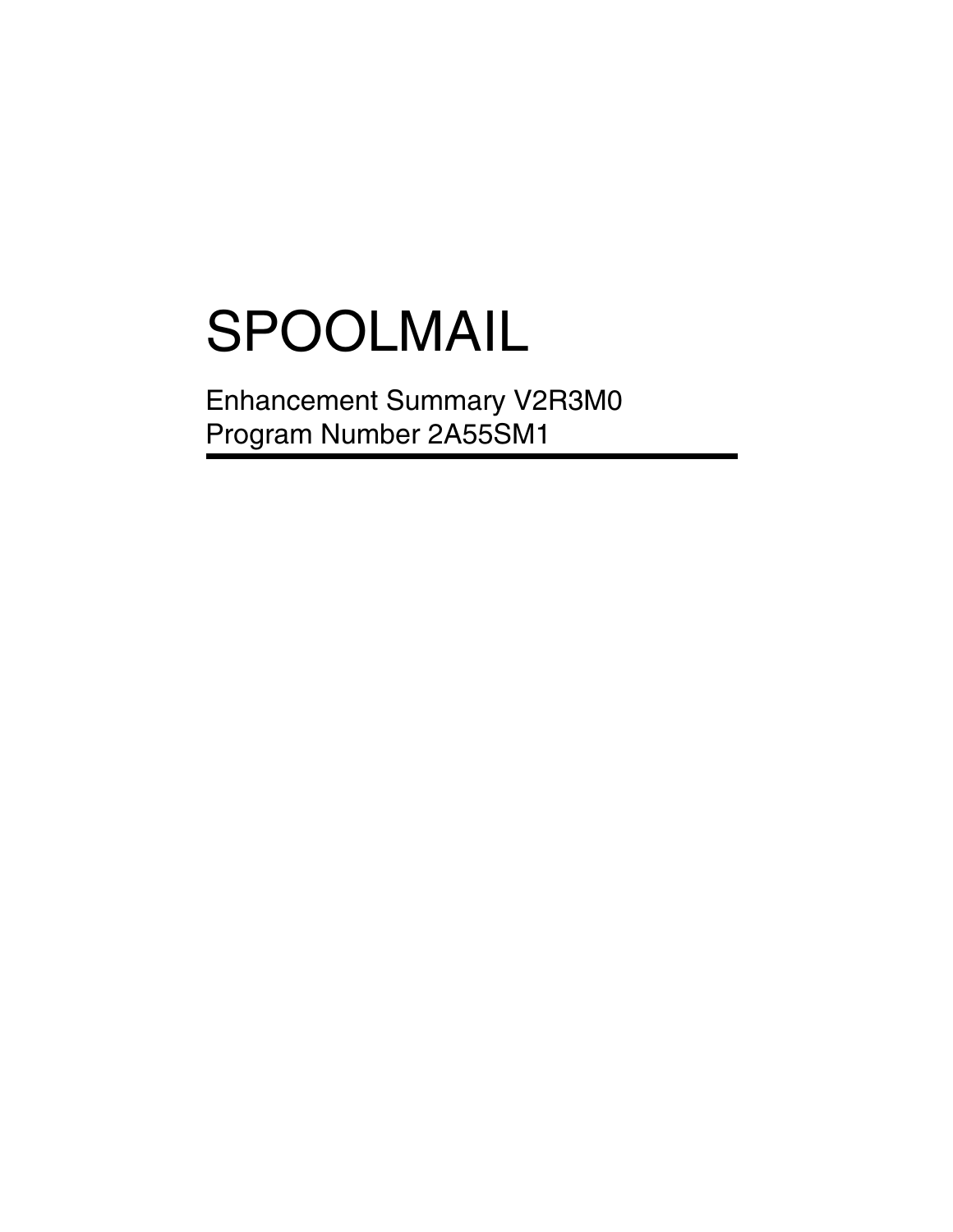**Thirteenth Edition (January 2007)**



809 W Howe St Seattle, WA 98119 United States of America

Phone: (206) 284-5078 E-mail: support@gumbo.com Web: www.gumbo.com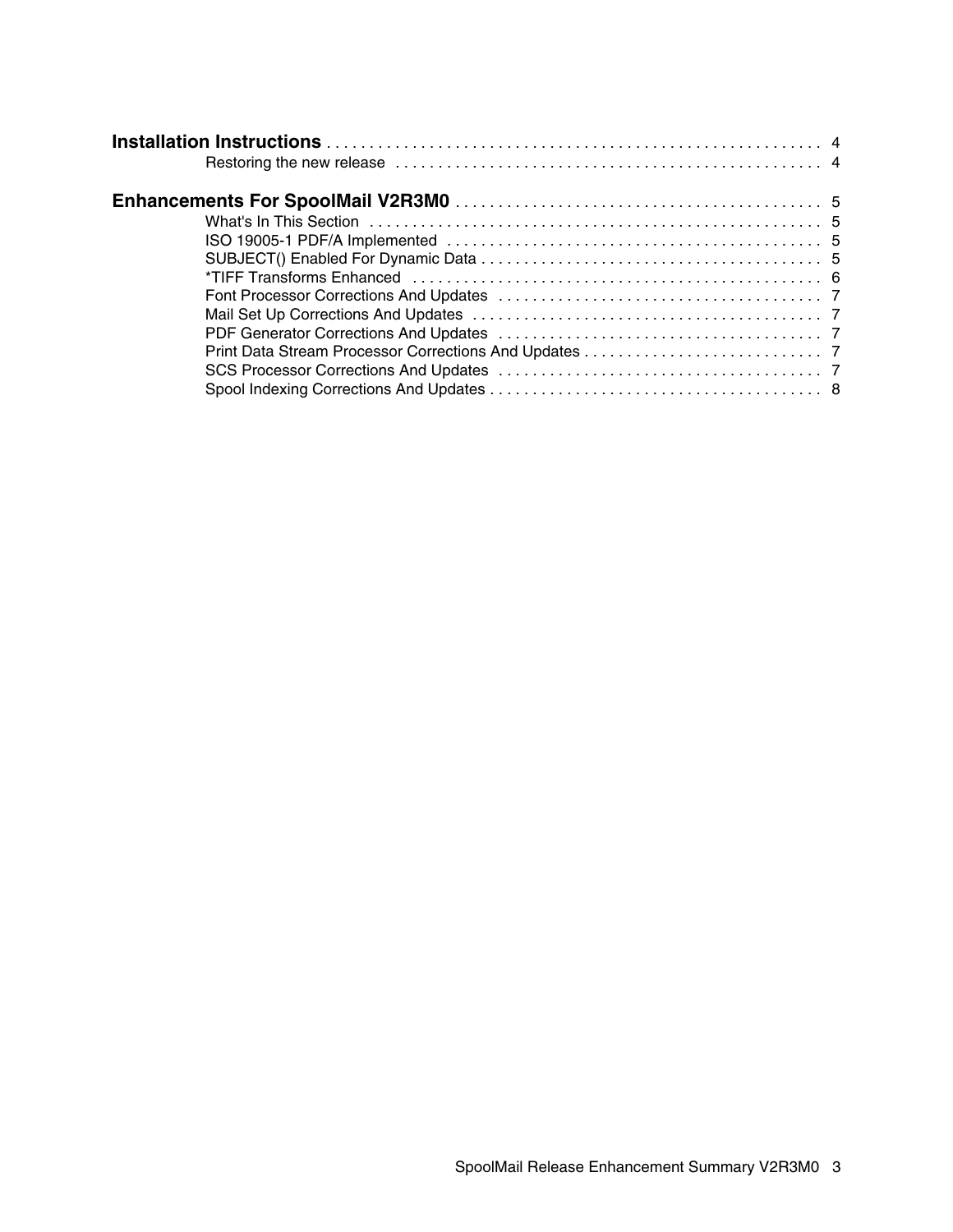# **Installation Instructions**

#### **Restoring the new release**

Read the Enhancement Summary to determine if any changes affect your installation.

Follow these instructions to install SpoolMail V2R3M0 on your iSeries Server:

- **Note:** If you have downloaded this software from the web, instructions specific to installing from the download can be found in the file "readme.htm" which is included in the download.
- 1. Sign on to the system as the security officer (QSECOFR).
- 2. Verify that your machine is at i5/OS V5R3M0 or later by running:

DSPDTAARA DTAARA(QGPL/QSS1MRI)

- **Note:** If you are running a version of i5/OS earlier than V5R3M0 you can not install SpoolMail V2R3M0 on your machine. You must install an earlier version of SpoolMail or upgrade the operating system.
- 3. Verify that user domain objects are allowed in the libraries SPOOLMAIL and QSRV, by running:

WRKSYSVAL SYSVAL(QALWUSRDMN)

Take option 5 to display the value. If the value is not \*ALL, use option 2 to add libraries SPOOLMAIL and QSRV to the list of libraries where user domain objects are allowed.

4. Insure that i5/OS will be able to verify the signatures that we apply to our product's objects by installing our Signing Certificate and Root CA Certificate using Digital Certificate Manager. Alternately, insure that signature verification will not prevent the restore operation by running:

WRKSYSVAL SYSVAL(QVFYOBJRST)

Take option 5 to display the value. If the value is 3 or higher, use option 2 to temporarily change the value to 1.

- 5. Mount the distribution media in the appropriate device.
- 6. Submit the Restore Licensed Program (RSTLICPGM) command to batch:

RSTLICPGM LICPGM(2A55SM1) DEV(device-name) LNG(2924)

- **Note:** "device-name" is the device the media was mounted on and is usually OPT01. **Note:** You may receive message CPA3DE4 "Directory not registered. (C G)" (three times). If so, take option "G".
- 7. Enter your permanent authorization code.
- 8. Determine which PTFs were included on the media by entering the following command:

DSPPTF LICPGM(2A55SM1)

9. Visit www.gumbo.com to determine if newer PTFs are available.

4 **©** Copyright Gumbo Software, Inc. 2007.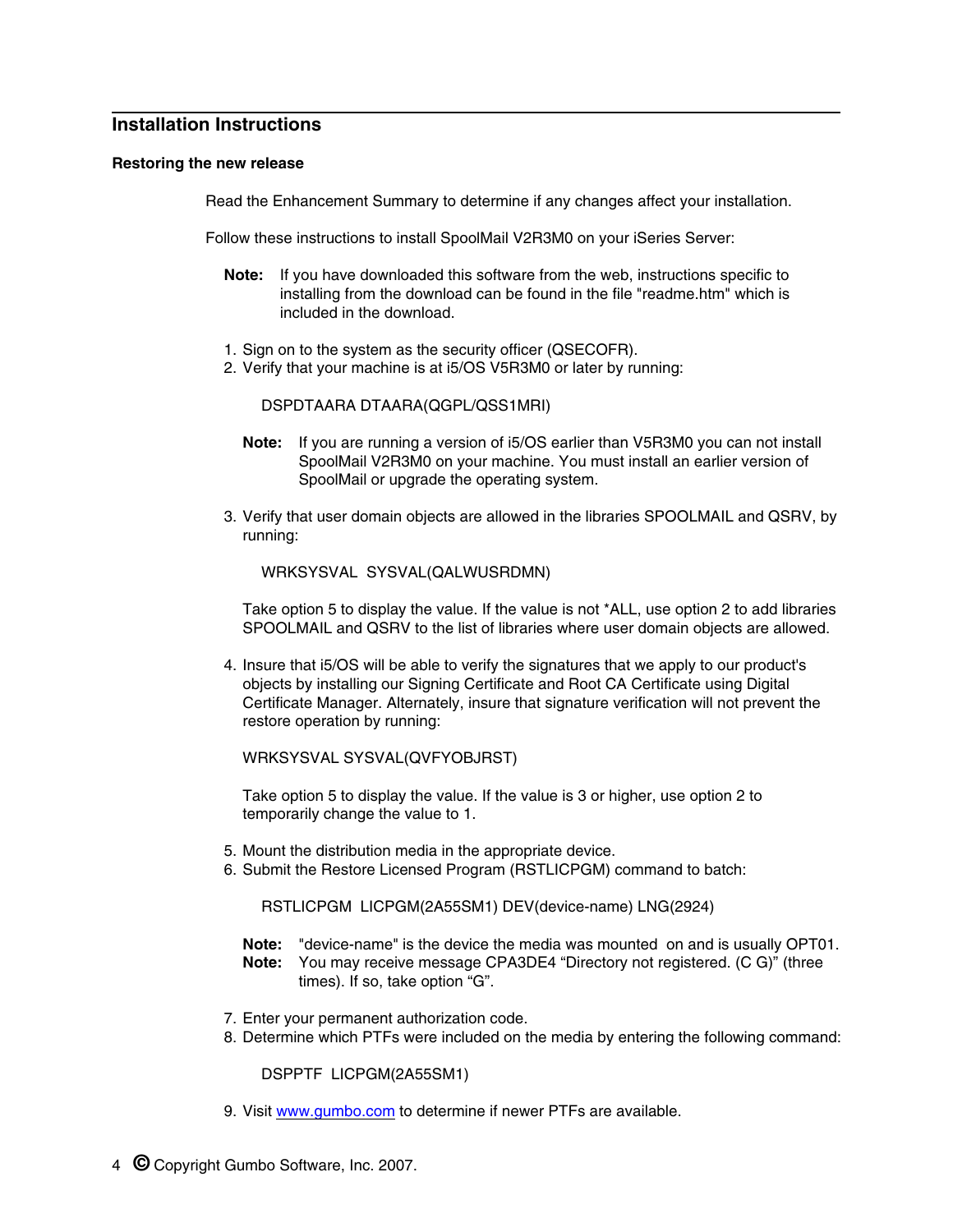# **Enhancements For SpoolMail V2R3M0**

## **What's In This Section**

This section provides information on SpoolMail enhancements for the current release, notes any customer code implications, and describes where to find more information when applicable.

## **ISO 19005-1 PDF/A Implemented**

ISO (the International Organization for Standardization) 19005-1 specifies a restricted format for long-term electronic document preservation based on Adobe's PDF and known as PDF/A which has been implemented as new transforms. To access conversions to PDF/A you specify a slightly different transform name For example, to create PDF/A for the transform \*PDFLETTER you specify \*PDFALETTER instead. For \*PDFA4, \*PDFAA4, etc. There are 2 exceptions: Use \*PDFALTRLGL and \*PDFALGLLTR for \*PDFLETTERLEGAL and \*PDFLEGALLETTER respectively. The new transforms are:

| *PDFALETTER   | Use PDF/A Adobe Portable Document Format conversion with a page                |
|---------------|--------------------------------------------------------------------------------|
|               | size of $8.5" \times 11"$ .                                                    |
| *PDFALEGAL    | Use PDF/A Adobe Portable Document Format conversion with a page                |
|               | size of $8.5" \times 14"$ .                                                    |
|               | *PDFASTATEMENT Use PDF/A Adobe Portable Document Format conversion with a page |
|               | size of $5.5" \times 8.5"$ .                                                   |
| *PDFAEXCUTIVE | Use PDF/A Adobe Portable Document Format conversion with a page                |
|               | size of 7.25" x 10.5".                                                         |
| *PDFALEDGER   | Use PDF/A Adobe Portable Document Format conversion with a page                |
|               | size of 11" x 17".                                                             |
| *PDFAA3       | Use PDF/A Adobe Portable Document Format conversion with a page                |
|               | size of A3.                                                                    |
| *PDFAA4       | Use PDF/A Adobe Portable Document Format conversion with a page                |
|               | size of A4.                                                                    |
| *PDFAA5       | Use PDF/A Adobe Portable Document Format conversion with a page                |
|               | size of A5.                                                                    |
| *PDFAB4       | Use PDF/A Adobe Portable Document Format conversion with a page                |
|               | size of B4.                                                                    |
| *PDFAB5       | Use PDF/A Adobe Portable Document Format conversion with a page                |
|               | size of B5.                                                                    |
| *PDFALTRLGL   | Use PDF/A Adobe Portable Document Format conversion with a page                |
|               | size of 8.5" $\times$ 11" for drawer 1 and 8.5" $\times$ 14" for drawer 2.     |
| *PDFALGLLTR   | Use PDF/A Adobe Portable Document Format conversion with a page                |
|               | size of 8.5" $\times$ 14" for drawer 1 and 8.5" $\times$ 11" for drawer 2.     |
|               |                                                                                |

## **SUBJECT() Enabled For Dynamic Data**

Processing of Send Spool Mail (SNDSPLMAIL) command's subject parameter has been enhanced to provide several special values that can used to construct dynamic subject content. When the special values are found, the associated data is blank trimmed and substituted into the subject specified when it is processed. If the data associated with a special value is blank, "BLANK" is substituted. The special values must be delimited by an underscore (\_) a period ('.') a slash ('/' or '\') or a blank. Example:

SUBJECT('Invoice \*PAGDTA Attached')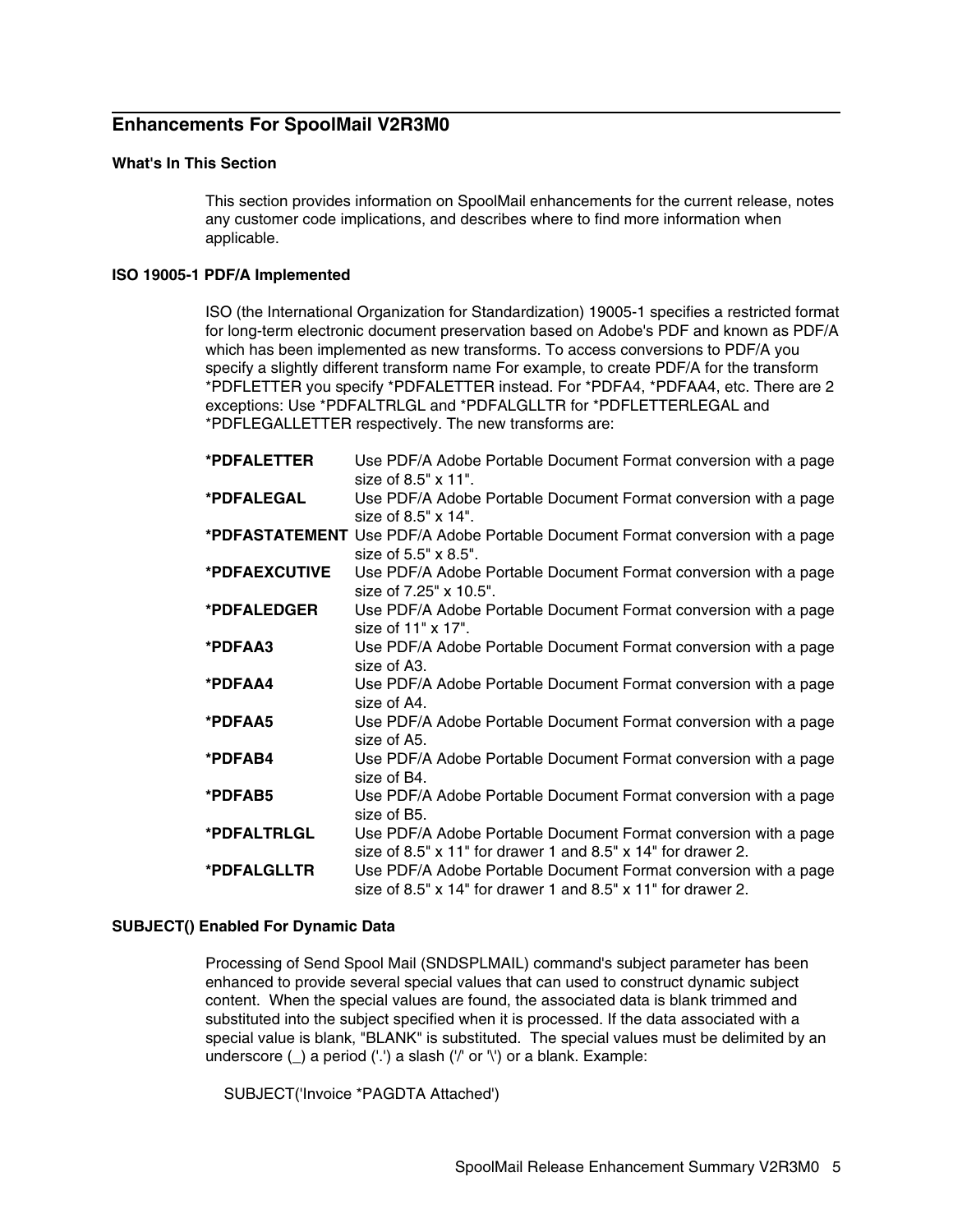The spooled file splitting special values are:

**\*PAGDTA** The data found based on criteria specified in the Page data (PAGDTA) parameter.

The spooled file attribute related special values are:

| *CRTSYS<br>System created on originally CHAR(8). This can differ from the current<br>system's name if the spooled file was sent from another System i5.<br>*CRTUSR<br>if the spooled file was sent from another System i5.<br>Spooled file name CHAR(10).<br>*FILE<br>Same as *FILE truncated to CHAR(8).<br>*FILE8<br>*JOBNAM<br>Name portion of the job containing the spooled file CHAR(10).<br>Same as *JOBNAM truncated to CHAR(8).<br>*JOBNAM8<br>Job number of the job containing the spooled file CHAR(6).<br>*JOBNBR<br>User portion of the job containing the spooled file CHAR(10).<br>*JOBUSR<br>*JOBUSR8<br>Same as *JOBUSR truncated to CHAR(8).<br>*OUTQ<br>Output queue the file is on CHAR(10).<br>Spooled file page count converted to text. CHAR(6) or more.<br>*PAGECOUNT<br>*PAGECNTZ<br>Spooled file page count converted to text with leading zeros removed.<br>Length varies.<br>*PGM<br>Program that opened the file CHAR(10).<br>*PGM8<br>Same as *PGM truncated to CHAR(8).<br>Print text CHAR(30).<br>*PRTTXT<br>Date the spooled file was open CHAR(7) CYYMMDD.<br>*SPLCDAT<br>Time the spooled file was opened CHAR(6) HHMMSS.<br>*SPLCTIM<br>*SPLCCYY<br>*SPLCYY<br>Year portion of the date the spooled file was open CHAR(2) YY.<br>Month portion of the date the spooled file was open CHAR(2) MM.<br>*SPLCMM<br>Day portion of the date the spooled file was open CHAR(2) DD.<br>*SPLCDD<br>*SPLNBR<br>Spooled file number converted to text. CHAR(6).<br>User defined data CHAR(255).<br>*USRDFNDTA<br>*SPLNBRZ<br>varies.<br>User-defined text taken from the user profile when the spooled file was<br>*USRDFNTXT |                |                                                                           |
|---------------------------------------------------------------------------------------------------------------------------------------------------------------------------------------------------------------------------------------------------------------------------------------------------------------------------------------------------------------------------------------------------------------------------------------------------------------------------------------------------------------------------------------------------------------------------------------------------------------------------------------------------------------------------------------------------------------------------------------------------------------------------------------------------------------------------------------------------------------------------------------------------------------------------------------------------------------------------------------------------------------------------------------------------------------------------------------------------------------------------------------------------------------------------------------------------------------------------------------------------------------------------------------------------------------------------------------------------------------------------------------------------------------------------------------------------------------------------------------------------------------------------------------------------------------------------------------------------------------------------------------------------------|----------------|---------------------------------------------------------------------------|
|                                                                                                                                                                                                                                                                                                                                                                                                                                                                                                                                                                                                                                                                                                                                                                                                                                                                                                                                                                                                                                                                                                                                                                                                                                                                                                                                                                                                                                                                                                                                                                                                                                                         | <b>*ACGCDE</b> | Accounting code CHAR(15).                                                 |
|                                                                                                                                                                                                                                                                                                                                                                                                                                                                                                                                                                                                                                                                                                                                                                                                                                                                                                                                                                                                                                                                                                                                                                                                                                                                                                                                                                                                                                                                                                                                                                                                                                                         |                |                                                                           |
|                                                                                                                                                                                                                                                                                                                                                                                                                                                                                                                                                                                                                                                                                                                                                                                                                                                                                                                                                                                                                                                                                                                                                                                                                                                                                                                                                                                                                                                                                                                                                                                                                                                         |                |                                                                           |
|                                                                                                                                                                                                                                                                                                                                                                                                                                                                                                                                                                                                                                                                                                                                                                                                                                                                                                                                                                                                                                                                                                                                                                                                                                                                                                                                                                                                                                                                                                                                                                                                                                                         |                | User creating originally CHAR(10). This can differ from the *JOBUSR value |
|                                                                                                                                                                                                                                                                                                                                                                                                                                                                                                                                                                                                                                                                                                                                                                                                                                                                                                                                                                                                                                                                                                                                                                                                                                                                                                                                                                                                                                                                                                                                                                                                                                                         |                |                                                                           |
|                                                                                                                                                                                                                                                                                                                                                                                                                                                                                                                                                                                                                                                                                                                                                                                                                                                                                                                                                                                                                                                                                                                                                                                                                                                                                                                                                                                                                                                                                                                                                                                                                                                         |                |                                                                           |
|                                                                                                                                                                                                                                                                                                                                                                                                                                                                                                                                                                                                                                                                                                                                                                                                                                                                                                                                                                                                                                                                                                                                                                                                                                                                                                                                                                                                                                                                                                                                                                                                                                                         |                |                                                                           |
|                                                                                                                                                                                                                                                                                                                                                                                                                                                                                                                                                                                                                                                                                                                                                                                                                                                                                                                                                                                                                                                                                                                                                                                                                                                                                                                                                                                                                                                                                                                                                                                                                                                         |                |                                                                           |
|                                                                                                                                                                                                                                                                                                                                                                                                                                                                                                                                                                                                                                                                                                                                                                                                                                                                                                                                                                                                                                                                                                                                                                                                                                                                                                                                                                                                                                                                                                                                                                                                                                                         |                |                                                                           |
|                                                                                                                                                                                                                                                                                                                                                                                                                                                                                                                                                                                                                                                                                                                                                                                                                                                                                                                                                                                                                                                                                                                                                                                                                                                                                                                                                                                                                                                                                                                                                                                                                                                         |                |                                                                           |
|                                                                                                                                                                                                                                                                                                                                                                                                                                                                                                                                                                                                                                                                                                                                                                                                                                                                                                                                                                                                                                                                                                                                                                                                                                                                                                                                                                                                                                                                                                                                                                                                                                                         |                |                                                                           |
|                                                                                                                                                                                                                                                                                                                                                                                                                                                                                                                                                                                                                                                                                                                                                                                                                                                                                                                                                                                                                                                                                                                                                                                                                                                                                                                                                                                                                                                                                                                                                                                                                                                         |                |                                                                           |
|                                                                                                                                                                                                                                                                                                                                                                                                                                                                                                                                                                                                                                                                                                                                                                                                                                                                                                                                                                                                                                                                                                                                                                                                                                                                                                                                                                                                                                                                                                                                                                                                                                                         |                |                                                                           |
|                                                                                                                                                                                                                                                                                                                                                                                                                                                                                                                                                                                                                                                                                                                                                                                                                                                                                                                                                                                                                                                                                                                                                                                                                                                                                                                                                                                                                                                                                                                                                                                                                                                         |                |                                                                           |
|                                                                                                                                                                                                                                                                                                                                                                                                                                                                                                                                                                                                                                                                                                                                                                                                                                                                                                                                                                                                                                                                                                                                                                                                                                                                                                                                                                                                                                                                                                                                                                                                                                                         |                |                                                                           |
|                                                                                                                                                                                                                                                                                                                                                                                                                                                                                                                                                                                                                                                                                                                                                                                                                                                                                                                                                                                                                                                                                                                                                                                                                                                                                                                                                                                                                                                                                                                                                                                                                                                         |                |                                                                           |
|                                                                                                                                                                                                                                                                                                                                                                                                                                                                                                                                                                                                                                                                                                                                                                                                                                                                                                                                                                                                                                                                                                                                                                                                                                                                                                                                                                                                                                                                                                                                                                                                                                                         |                |                                                                           |
|                                                                                                                                                                                                                                                                                                                                                                                                                                                                                                                                                                                                                                                                                                                                                                                                                                                                                                                                                                                                                                                                                                                                                                                                                                                                                                                                                                                                                                                                                                                                                                                                                                                         |                |                                                                           |
|                                                                                                                                                                                                                                                                                                                                                                                                                                                                                                                                                                                                                                                                                                                                                                                                                                                                                                                                                                                                                                                                                                                                                                                                                                                                                                                                                                                                                                                                                                                                                                                                                                                         |                |                                                                           |
|                                                                                                                                                                                                                                                                                                                                                                                                                                                                                                                                                                                                                                                                                                                                                                                                                                                                                                                                                                                                                                                                                                                                                                                                                                                                                                                                                                                                                                                                                                                                                                                                                                                         |                |                                                                           |
|                                                                                                                                                                                                                                                                                                                                                                                                                                                                                                                                                                                                                                                                                                                                                                                                                                                                                                                                                                                                                                                                                                                                                                                                                                                                                                                                                                                                                                                                                                                                                                                                                                                         |                |                                                                           |
|                                                                                                                                                                                                                                                                                                                                                                                                                                                                                                                                                                                                                                                                                                                                                                                                                                                                                                                                                                                                                                                                                                                                                                                                                                                                                                                                                                                                                                                                                                                                                                                                                                                         |                | Century-year portion of the date the spooled file was open CHAR(3) CYY.   |
|                                                                                                                                                                                                                                                                                                                                                                                                                                                                                                                                                                                                                                                                                                                                                                                                                                                                                                                                                                                                                                                                                                                                                                                                                                                                                                                                                                                                                                                                                                                                                                                                                                                         |                |                                                                           |
|                                                                                                                                                                                                                                                                                                                                                                                                                                                                                                                                                                                                                                                                                                                                                                                                                                                                                                                                                                                                                                                                                                                                                                                                                                                                                                                                                                                                                                                                                                                                                                                                                                                         |                |                                                                           |
|                                                                                                                                                                                                                                                                                                                                                                                                                                                                                                                                                                                                                                                                                                                                                                                                                                                                                                                                                                                                                                                                                                                                                                                                                                                                                                                                                                                                                                                                                                                                                                                                                                                         |                |                                                                           |
|                                                                                                                                                                                                                                                                                                                                                                                                                                                                                                                                                                                                                                                                                                                                                                                                                                                                                                                                                                                                                                                                                                                                                                                                                                                                                                                                                                                                                                                                                                                                                                                                                                                         |                |                                                                           |
|                                                                                                                                                                                                                                                                                                                                                                                                                                                                                                                                                                                                                                                                                                                                                                                                                                                                                                                                                                                                                                                                                                                                                                                                                                                                                                                                                                                                                                                                                                                                                                                                                                                         |                |                                                                           |
|                                                                                                                                                                                                                                                                                                                                                                                                                                                                                                                                                                                                                                                                                                                                                                                                                                                                                                                                                                                                                                                                                                                                                                                                                                                                                                                                                                                                                                                                                                                                                                                                                                                         |                | Spooled file number converted to text with leading zeros removed. Length  |
|                                                                                                                                                                                                                                                                                                                                                                                                                                                                                                                                                                                                                                                                                                                                                                                                                                                                                                                                                                                                                                                                                                                                                                                                                                                                                                                                                                                                                                                                                                                                                                                                                                                         |                |                                                                           |
|                                                                                                                                                                                                                                                                                                                                                                                                                                                                                                                                                                                                                                                                                                                                                                                                                                                                                                                                                                                                                                                                                                                                                                                                                                                                                                                                                                                                                                                                                                                                                                                                                                                         |                |                                                                           |
|                                                                                                                                                                                                                                                                                                                                                                                                                                                                                                                                                                                                                                                                                                                                                                                                                                                                                                                                                                                                                                                                                                                                                                                                                                                                                                                                                                                                                                                                                                                                                                                                                                                         |                | created CHAR(100).                                                        |
| *USRDTA<br>User data CHAR(10).                                                                                                                                                                                                                                                                                                                                                                                                                                                                                                                                                                                                                                                                                                                                                                                                                                                                                                                                                                                                                                                                                                                                                                                                                                                                                                                                                                                                                                                                                                                                                                                                                          |                |                                                                           |

#### **\*TIFF Transforms Enhanced**

The \*TIFF related transforms have been enhanced. Previously \*TIFF transforms could only convert a spooled file in it's entirety. Now spooled files can be subsetted using the pagerange parameter and or split using the \*PAGDTA feature when \*TIFF transforms are specified.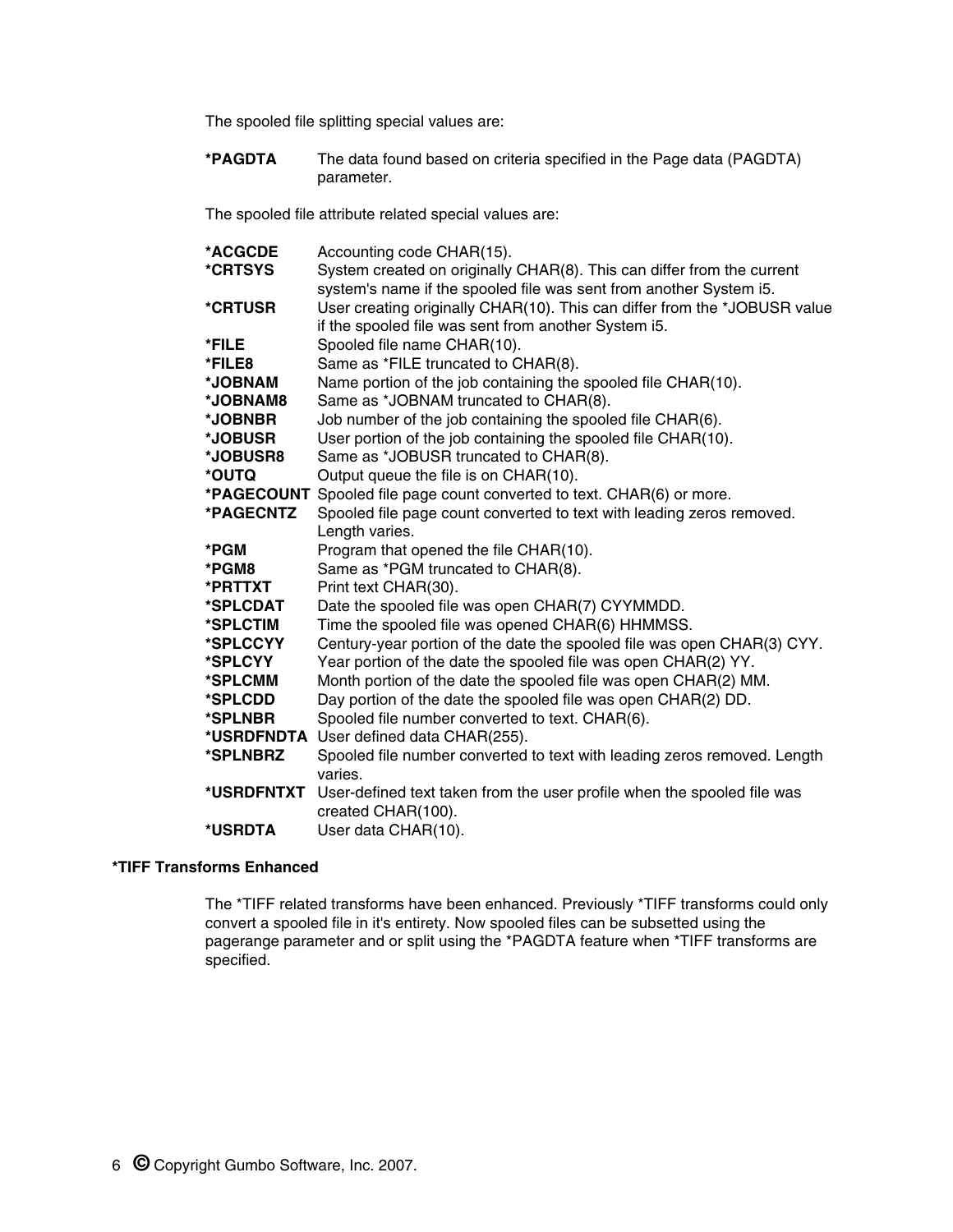#### **Font Processor Corrections And Updates**

- o Updated font base data table with additional glyph names.
- o Added new functions for accessing IFS based Type 1 fonts.
- o Changes to allow correct handling of FGID=0.
- o Bold and italic now handled correctly for user defined FGIDs.
- o Concurrent timing issues in resolving font resources can lead to failures including Array not found and pointer not set exceptions under unusual circumstances.

#### **Mail Set Up Corrections And Updates**

o Malformed SMTP commands cause PINGMAIL to always fail to send test message.

# **PDF Generator Corrections And Updates**

- o Added PDF Add PDF/A sRGB color profile data.
- o Host Print Transform COR font rounding causes text misalignment for some spooled files.
- o Corrected PDF generated for GOCA color images.
- o Implemented Character Angle value for GOCA graphic characters.
- o Text stored in the "Application" attribute of the "General" "Document properties" of generated PDF files has been updated. Previously, "OS/400 program ..." was stored. Now "i5/OS program ..." is stored to reflect the renaming of the operating system.
- o Processing for MODCA include object (IOB) structured fields ignored fidelity parameter, always performing \*ABSOLUTE processing.
- o Processing for MODCA include object (IOB) structured fields mangled the image included when PDFDEFLATE(\*YES) specified.
- o Processing for MODCA include object (IOB) structured fields improperly sized the included image.

## **Print Data Stream Processor Corrections And Updates**

o Error merging spooled files containing mixed SCS/IPDS under some rare circumstances.

#### **SCS Processor Corrections And Updates**

- o Parser now correctly handles emphasis during font imbedding.
- o Corrected mixed SCS/IPDS cross parser communication for font stack control.
- o Corrected mixed SCS/IPDS cross parser communication for page status, number.